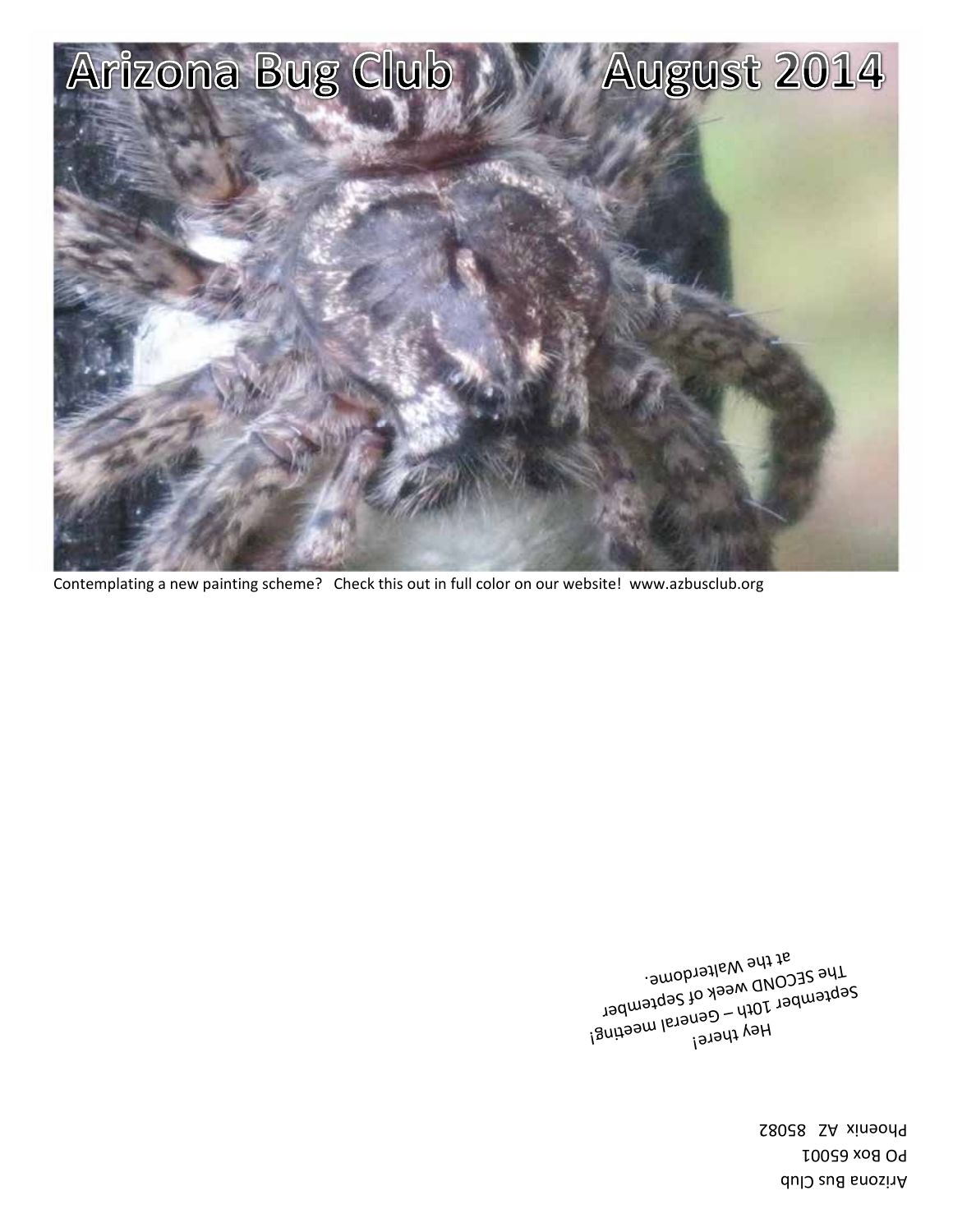#### Behind The Wheel by Phil Dracman

Somehow our Bus Club Prez managed to sneak off to his favorite laughing place for a good portion of July. When we finally caught up with him at the Flagstaff KOA we knew where he had been as he kept mumbling something about 'boy are we in luck! We're thinking of our laughing place. Yuk yuk yuk yuk yuk. Everybody's got a…' and then he'd walk off again into the maze of surrounding buses. Where ever our Prez disappeared to for July it obviously helped out with a lot of his issues.



*Flagstaff KOA. The maze of surrounding buses.*  He came back recharged, witty and crazier than ever. Jamboree planning is in full effect and, thanks to our busy board members, is almost done. A few details regarding kid activities, bands, food vendors, vending in general, port-o-potties, garbage hauling, organizing volunteers, manning the booths, Bus Club swag, securing a chalker, chalking the lines, investigating the jamboree site, gate supplies  $\&$ copies, club booth supplies, event booth supplies, checking the stage, raffle prizes and coordinating



transport of all the club stuff to the Jamboree site and….we're done! Yes, this Jamboree should be

one of the better Jamborees yet. And if it's not, then we'd encourage you to come next year when we'll be celebrating our 25<sup>th</sup> Anniversary and we can easily promise you the best time you've ever had bar none. So what else is lined up for this year? Good question! We've got trouble looking beyond the Jamboree, but we know Volkstock, held at fear farm is the last weekend in October, the Yuma show is the first weekend in November, the light parade is the first weekend in December followed by the best holiday party ever (Three Days long!) over the second weekend in December.



*The thing grabbed the Slazenger 6 off the course and ran back into the woods. Damn. Prez G vacation pic.*  If those events don't put you in the right spirit for the holidays, I suggest you visit another campsite and see what they're serving.



*It's funnier if you say it out loud. Prez G vacation pic.*  Reserve a weekend in January to head out to Lake Havasu and we start this Bus madness all over again. Just a reminder, we've got 5 weeks or so before the Jamboree. Plenty of time for you to get out there in the mornings and spend some quality time with your bus. The wife is probably still in bed anyhow. Kick the tires to see if they'll hold air,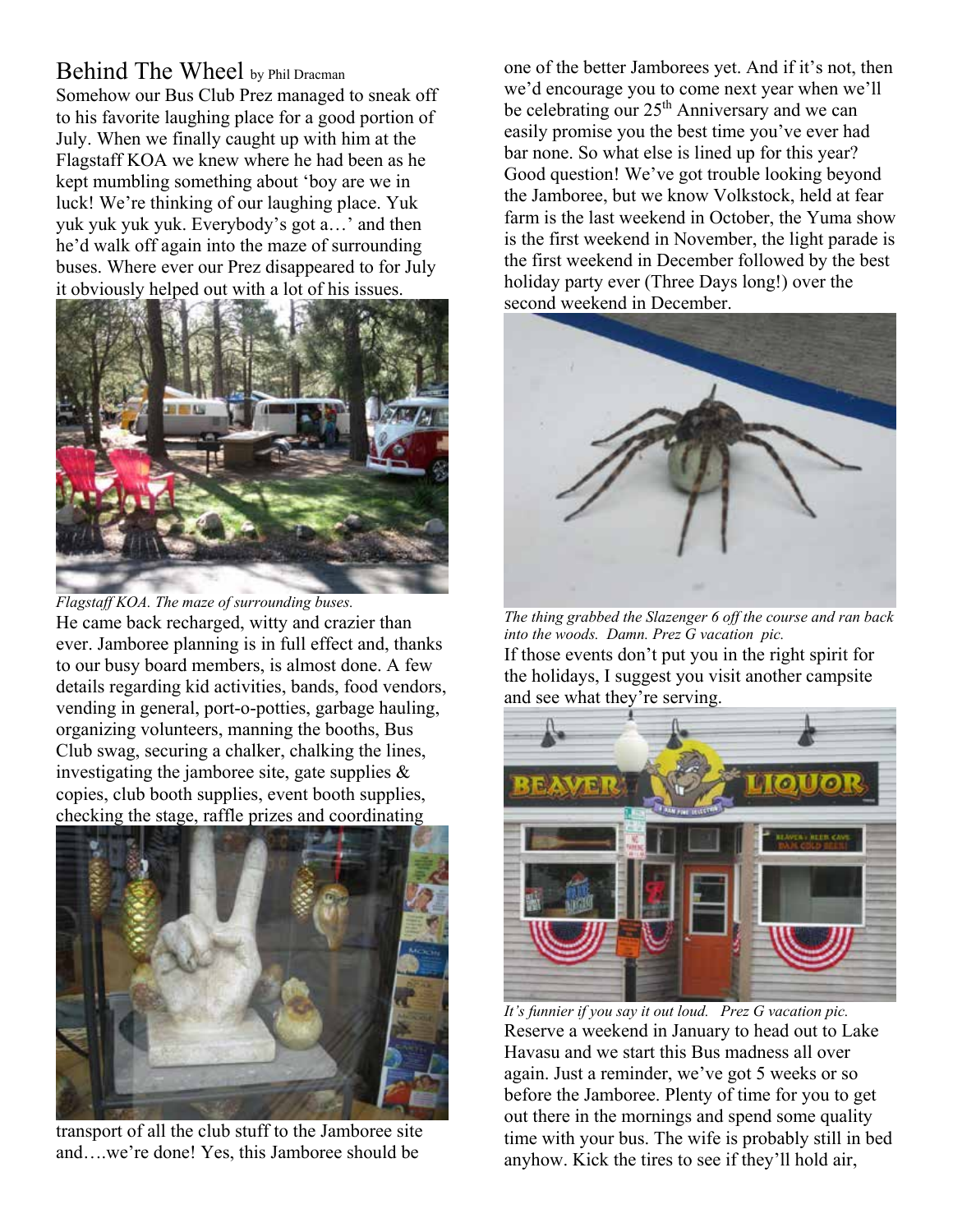change the oil (can't remember the last time I did) run some water on the windows, chase the vermin out, perhaps some vacuuming is in order? Bleed the brakes(why worry? They'll pump up right?) Put the charger on the battery for a day (or buy a battery because **that** one was repurposed) torque the heads(call someone if you need help), set the valves, rouse the wife  $\&$  go for a test ride! (She'll thank you, believe me!) Then you can set about creating your camping menu (Sausages? Check! Beer? Check!) And we're done!



*Label said 'Drink Me' So we did. Flagstaff KOA!*  Fine Print Department – August 2014 In case your spouse or tax advisor asks you about spending money on or with the Arizona Bus Club, you can respond to them that: the Arizona Bus Club is an official  $501(c)(3)$  notfor-profit Public Charity and you will choose how and with whom you wish to commune. That's right, just like donating to your favorite tabernacle the Arizona Bus Club can receive tax deductable donations of almost any type and give you that warm feeling of contributing to a tax exempt organization that you can truly believe in. Trust me! Consult your tax advisor to see if it's to your benefit and then donate anyway.

**MEMBERSHIP DUES** are STILL only \$20

per year. WHAT? I know, we might be upping that amount soon, so get your renewal dues into us QUICK! (just kidding about raising the price, but do you wanna chance it?) Please send your dues & renewals in the form of Check, M.O. or EBT debit cards directly to:

# **Arizona Bus Club c/o Membership PO Box 65001**

#### **Phoenix Arizona 85082**

If your dues are not sent to the PO Box, our Membership Coordinator, Darla, won't update your membership. The Arizona Bus Club cannot be held responsible or track dues sent to any other address. So please, give our delivery boy something to retrieve and mail it to the PO Box. Thank U!

The club is currently meeting at the Walterdome, the happiest place in Phoenix, located at 6425 E Thomas

Rd., Scottsdale AZ. cleverly disguised as a lumber yard it is, in fact, our home. Should you decide to come to our meeting, bring something to eat as food is not served, bring something to drink 'cause you will get thirsty, and bring something to share, preferably Warsteiner pils, because our Prez thinks he's of Viking heritage. Don't argue, just do it. And then be prepared to be welcomed into one of the better VW clubs in the southwest or….anywhere for that matter.



*Relentless. Tasty. Inspired. True. It should run for our Board.* 

## Your 2014 Bus Club Board includes:

Arrogant Bastard – David Murphy Pacifico – Darla Amatasin Devil's Ale – Mish Evans Corona Extra – Will Davis President of Vice – Jeremiah Polynone Weihenstephaner – Kris or Joyce Warsteiner – Gary Lampinen – 602 870 8071 msg If you're looking to contact our board, might I suggest: Arizonabusclub-subscribe@yahoogroups.com



*Introducing: The 'Dude'. Prez vacation pic.*  One more thing and then you can get to the rest of the pictures, (crayons at their ready!) The views and opinions expressed in the Arizona Bus Club newsletter are those of individual contributors and are not necessarily those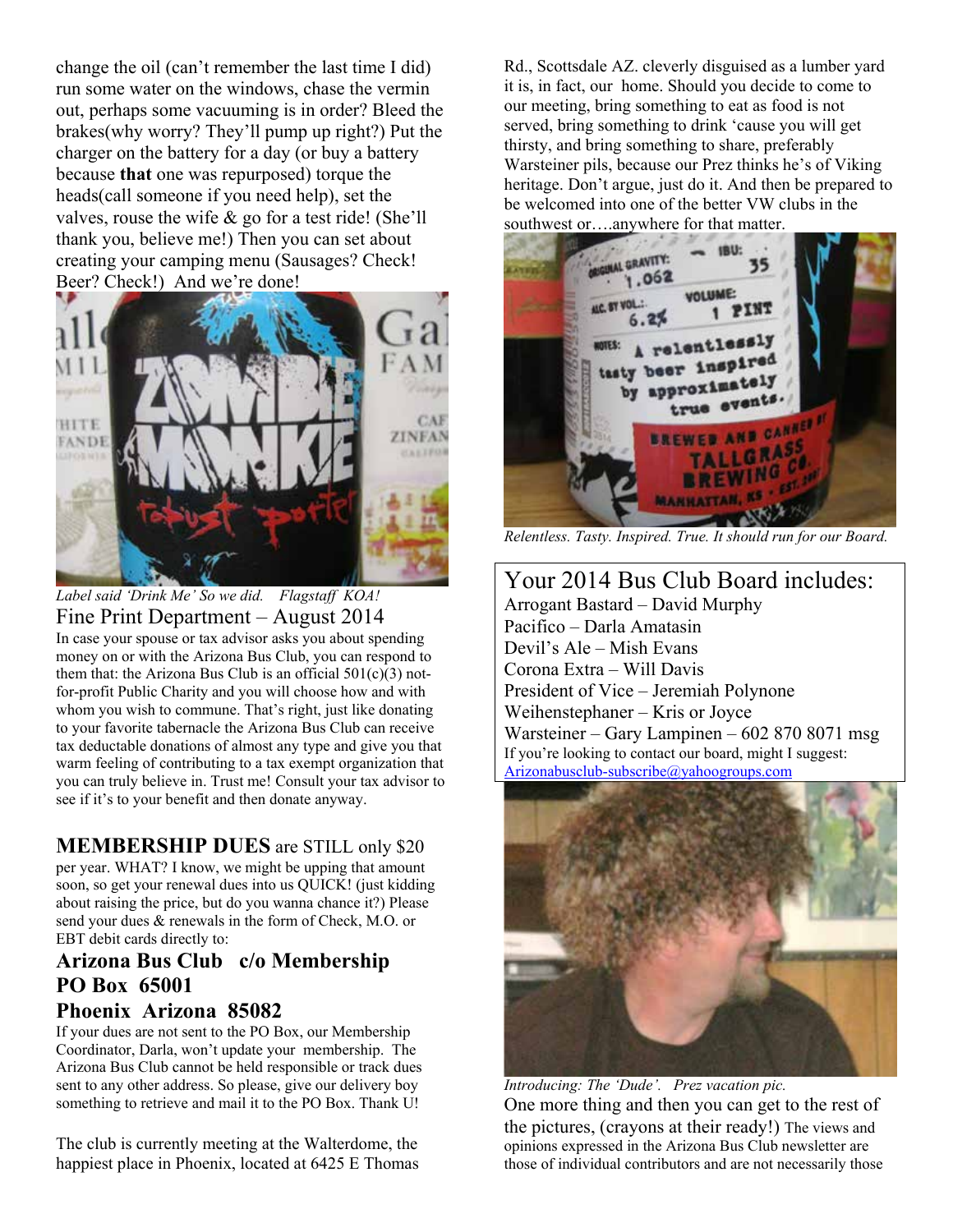of the board, general members or the editor unless otherwise stated. No Arizona Bus Club board member or general member, past or present shall be held liable for any damages, death, paper cuts, injury or harm resulting from the use or misuse of any information contained in the newsletter or the newsletter itself. We actually do have a pretty good legal team and we're not afraid to use them.



*Twenty by forty. The only way to go.*  Who's Asking? Department

So, right, as promised, the answer to the question of "how do you stay dry at the Flagstaff KOA?" Simple. Twenty by forty. That, and not having much rain after you've arrived. Evidently if you wanted to experience a lot of rain, then you should have shown up on Thursday. Lesson for next year. This year the Prez hosted his own campsite and did so with a fair amount of success. Here's how you can too!



*An evening down under... twenty by forty.*  Get yourself an agri tarp cut at 20ft x 40ft (you should pay money for it) and find trees at the KOA big enough & spaced far enough apart to support the tarp and the supporting lines. Task made simple. Now, where do you get one of these tarps? Dunno, but they're big enough to cover the big cotton bales

in the fields. (Hint, hint! jk) Voila! An incredible amount of dry real estate appears under this monster tarp which acts as a social magnet for the evening's activities. The Prez was glad he didn't have to go too far for entertainment as Kyle T. parked his 60ft fifth wheel just across the road. More on this later.



*Camp next to this guy and you'll never be without.*  The world beer tour took an awkward turn on Saturday when the rain clouds set in and the Presidential tarp began to hold water. Good thing if you're in the swimming pool, bad thing if you're under the swimming pool. As we found out, the tarp sheds water but does not hold water. Droplets continued to form underneath until purged which became somewhat distracting half way thru the tour.

The tour was pretty good regardless. Beck's was the German beer of choice, Heinekin from Holland,



*Diggin the rally stripes!*

Stella from Belgium, Bud light (Oy Ray!) 'merican, Guinness from Guinesslund, and Murphy's oil soap and breakfast beer syrup combination.(Whoa, didn't know if I was going to finish my portion.) Pics of some of the other liquids served are shown earlier in this newsletter. Truth is, these aren't my notes. Someone else was keeping track of what was going down. We all agreed though, we're doing this next year!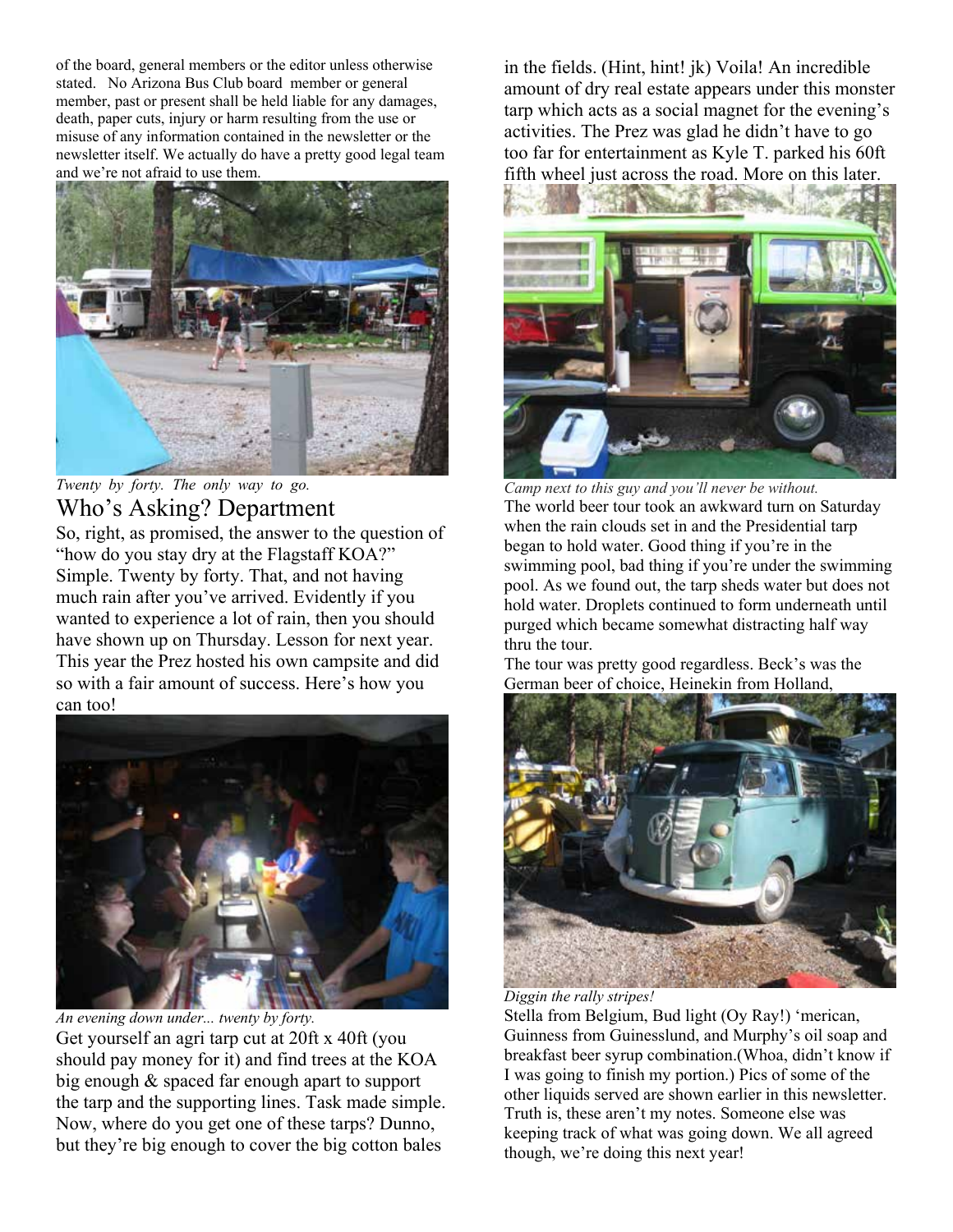

*Lovin the Flagstaff KOA Kampout.* 

# New Game Department

Hey Clubbers, Prez here with a new camp game! At the Flagstaff KOA games of L.R.C. can be very entertaining. After having participated in a couple rounds I can honestly say you need Luck to win. I was able to duck out of a follow up round of L.C.R. to visit one of the founders of Bus Club, Kyle T. Lemme say, an evening with Kyle is like several long weekends all rolled into one, and will take you about as long to recover. Briefly, the evening started with a 2oz shot of some really decent stuff that I'm sure Kyle distilled himself. The evening went on escorted by tunes from Asylum Street Spankers, Zappa's Thingfish & Joe's Garage, Mojo Nixon and the Saddle Tramps. And then, for whatever reason, the evening's interactive entertainment consisted of a game Kyle called 'Pinchy-pinch'. Here we go!



According to Kyle, pinchy-pinch was better than 'Slappy-slap', as it was easier, both on the game pieces and on the human anatomy. So I allowed

myself to become indulged one round of Pinchypinch which, evidently, takes up the whole evening.



*The silver bus inspired my parents to purchase one.*  The game pieces consist of colored, spring loaded clothes pins. The object is to attach them to outer garments or exposed skin of the other participants. Points are awarded when the game pieces are removed. Each person is assigned a color pin to keep track of whose pins are whose and participants are allowed to rotate in and out of the game as they see fit. Pinchy-pinch appeared to be a 'men only' game, although women were encouraged to play. Strategy? Drink the full shot when it's offered. Game tagline: Easy to learn, lifetime to master. Rating: 4.5 of 5 clothespins. Pretty good! As I write this review I am just now answering a question I had the following morning regarding black & blue marks appearing on my arms and ears. Not sure if I won.

New Members! We warned them and they showed up anyway.

| Name                                           | From           |
|------------------------------------------------|----------------|
| Tim & Danielle Lomax                           | San Tan Valley |
| Louis & Angela Williams                        | Chandler       |
| Nina Tejeda                                    | Whittman       |
| Cathy Gaydos                                   | Phoenix        |
| Jackson Rowland                                | Phoenix        |
| Stephen & Diane Dorsey                         | Surprise!      |
| Joe & Judy Hemmen                              | Bushnell, SD   |
| Daniel Stevenson                               | Tonto Basin    |
| Willkommen in der South West die besten vw-Bus |                |
| club aller Zeiten! Prost!                      |                |

Note: We found Ray & Dolly! Good seeing you both at the Flagstaff KOA.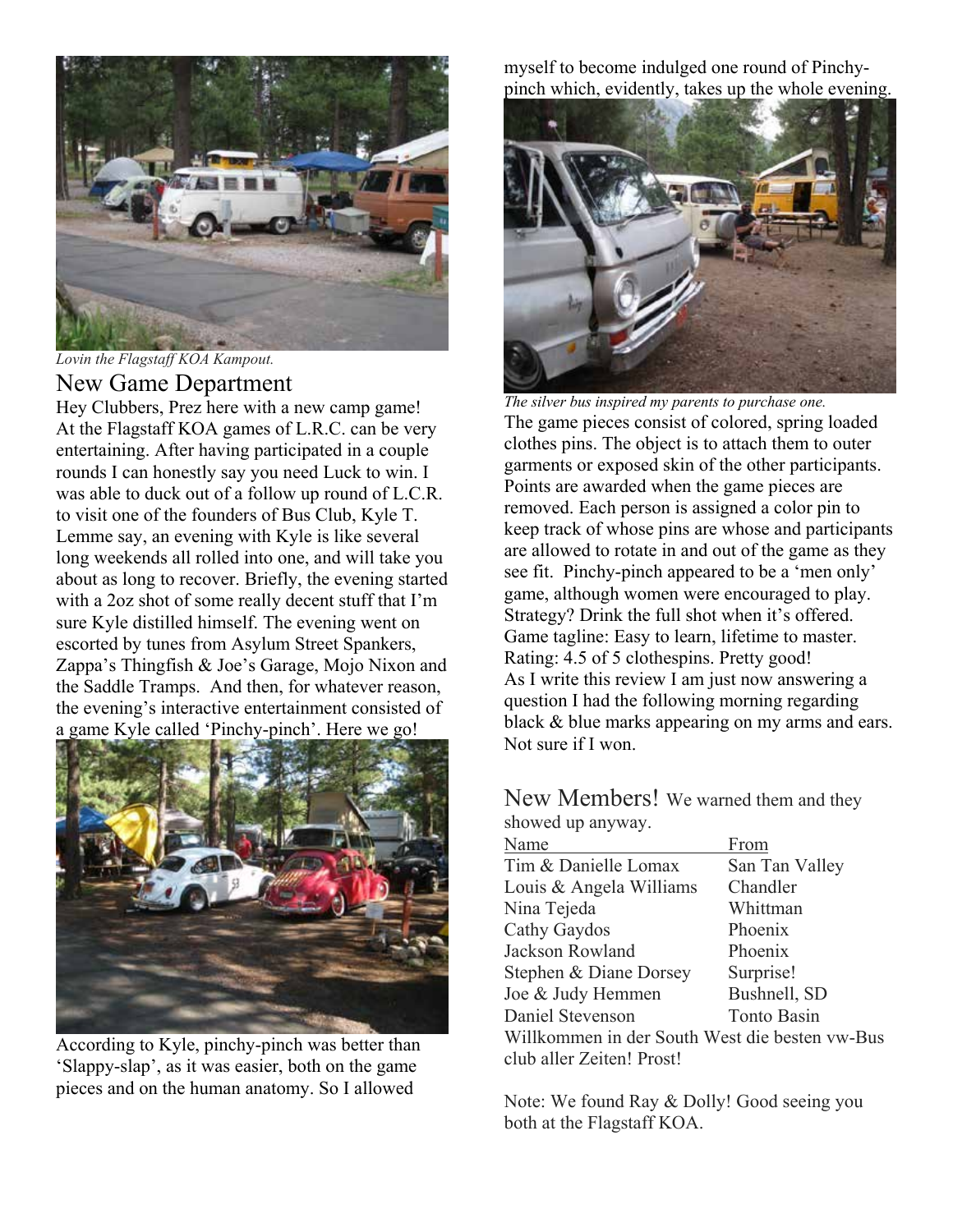MIA Members: Dunno where they went. Their newsletter keeps returning. Help us help find them.

Name Last known sighting Scott Booth Scotts…dale (WTF?) David Lehan Saturn (He's out there!) Scott Booth Sorry, did that one already.



*Half off all menu items with current Bus Cub membership.*  Coming Events Department

Wed - August  $20<sup>th</sup>$  – General Meeting It doesn't cost anything to attend the meeting except gas money, food for the family, a canned food donation, peanut butter, raffle prizes & foamy beverage. Thanks goes out to Kirk, Ricky, Ryan & the gang for allowing our Club to use & abuse the Walterdome.

Sept 10<sup>th</sup> - General Meeting!!!

This meeting occurs during the **second week** of September to give us some time before our fund raising event. If you've got some Jamboree ideas, we'd love to hear them and we'll plan to do them next year. We'll probably be discussing how to decorate our buses for the light parade. I'd like to see so many decorated buses this year that people get tired seeing them roll thru the line.

September  $19<sup>th</sup> - 21<sup>st</sup>$  Jamboree XXIV We're not going to disclose the secret location of the Jamboree held at the Gold King Mine near Jerome, AZ. This is to ensure that someone truly deserving wins the club restored 1966 Sundial. No guarantees as to what to expect this year, other than to have more fun than last year, as if that's possible. Lot's of activities for all ages. Schedule of events to follow soon. Spoiler: Chili contest, Daily raffles, bike contest, wet t-shirt contest is 'on' if the water tank truck is running.



*We'll see you next year at the Flagstaff KOA.*  JAMBOEREE ENTRY FEE: Only \$15 per vehicle per nite. We've kept the price down for years and we just can't any longer. Walkin fee is \$5 per person Friday & Saturday, \$10 per person on Sunday. Vendors are \$35 for the weekend.

Please drink accordingly and plan responsibly.



*He who drives this bus, consider him for spiritual guidance.*  October  $15<sup>th</sup>$  – General Meeting Bus Club Nominations

We need to start planning now for 2015 to have a good year. Good choices make for a good year. Come to the October General meeting to let your voice be heard about how you think someone else can do a better job than those doing the job. Evening is to begin with cheap name calling, followed by nominations, followed by the candidate's debate. It's anyone's guess who's going to run the club next year and it's an opportunity for your voice to finally be heard.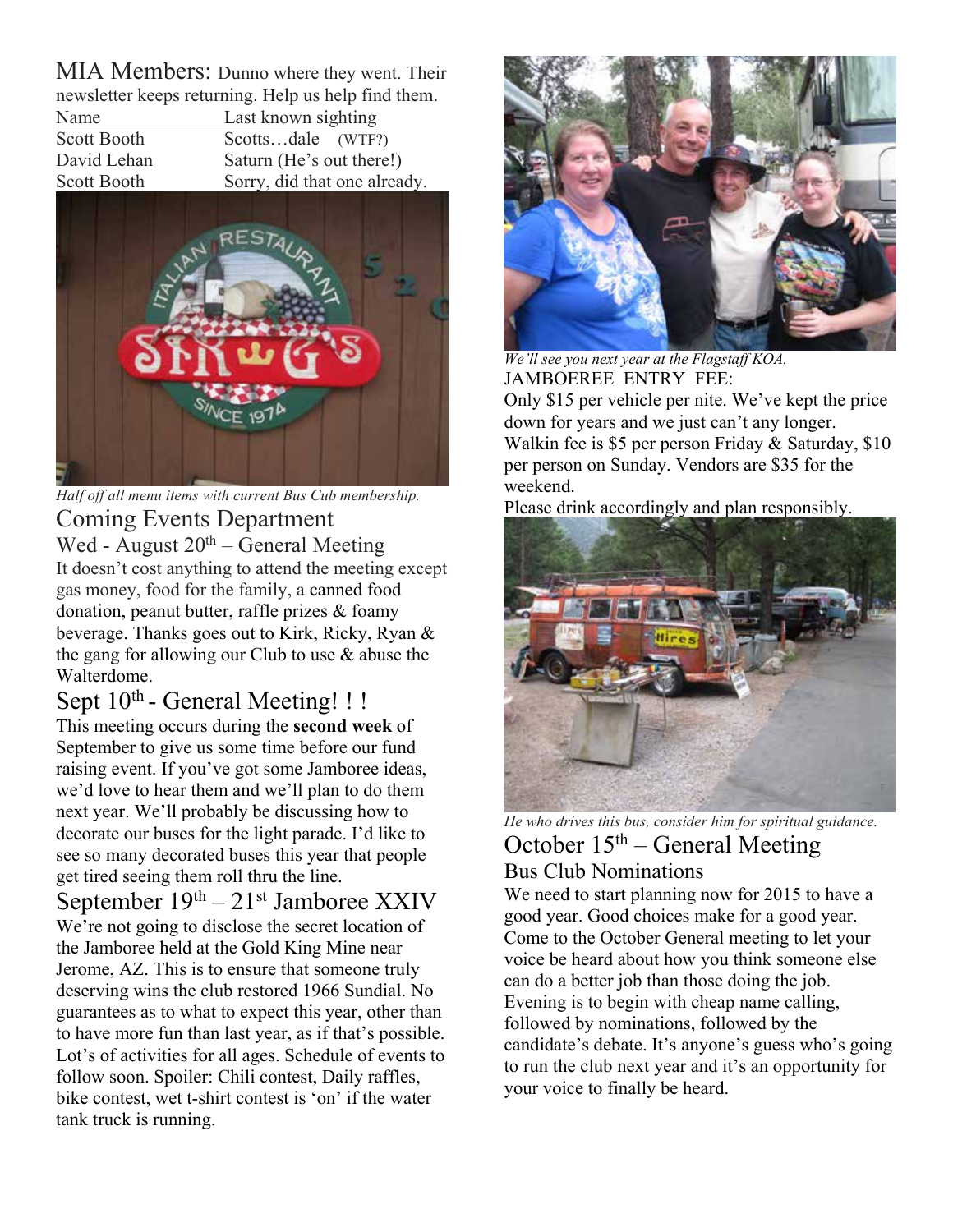# October 25<sup>th</sup> - Saturday- VolkStock

Get ready for another fantastic VW Event with VolkStock in Glendale, Arizona at Sheely Farm (location of the Halloween Fear Farm) 99th Ave and McDowell Rd., West Phoenix. Visit www.Volkstock.com and www.facebook.com/volkstock Date: Saturday, October 25th - Rain or Shine Car Show Roll-in: 6am - 12am Event Time: 8am - 12pm Car Show: 10am - 3pm Awards Ceremony: 3:00pm Vendors please call Mark Miller at 623-521-7982 If you need more information or would like to be part of this occasion, please contact Mark Miller at 623-875-4067 or email events@peoriavw.com

November – Buses on the River Follow us to Yuma for some excellent camping and a great car show. This year, Andy, Jim & Bill promise to show us their favorite river access point to observe nude sun bathers.

Arizona Bus Club Banana Phone #: 602 492 5287- checked daily - leave msg Our website: wvw.Azbusclub.org Talk to us all at once by sending an e-mail to: Arizonabusclub-subscribe@yahoogroups.com

November  $19<sup>th</sup> - Bus Club Electronics$ This is your chance to speak your mind and cast your vote to say "We need a new direction" or "These guys need a rest!" Come to the meeting for one of the more exciting experiences you'll ever have. The counting of ballots, the slurping of beer, the munching of… munchies, all culminating to see who is brave enough to guide this band of misfits to our 25th Jamboree. Note: Ballots issued to members in good standing only.

# December –  $6<sup>th</sup>$  – APS Light Parade WE HAVE A THEME! "Holidays in Toyland"

Get ready to exercise your decorating recycling efforts as the Arizona Bus Club participates in the APS 2014 light parade here in Phoenix. We've got FOUR months to plan for this event and this year's theme presents numerous possibilities for designs. Anyone want to head up a committee/ design team this year? We could take the Mayor's award if we do this right! My thoughts are for each participant to take a 'Holiday' of your choice & imagine what your bus would look like in toyland. Let's talk this up on our Yahoo groups!



I promise to remind Ted about his 'June' project. December  $12<sup>th</sup> - 14<sup>th</sup> Christmas Party$ As I understand it, Dean Martin, a VW Bus aficionado, had no problem with his Christmas parties ending in mid January. So, Bus Club has no problem with a 3 day holiday party. We're taking the holiday party to the base of the White Tank mountain range. (West Saieeed) Bring a holiday side dish to share at our Saturday afternoon feast as well as your appetite.

Special note: No General meeting in December. We'll discuss the important stuff that weekend for those who are interested.

# All other weekends/weekdays:

Anyone interested in a reconnaissance cruise? I'm thinking about an area just south of Prescott or Crown King?

### Next Month Dept:



And now for the Inevitable Last Page……